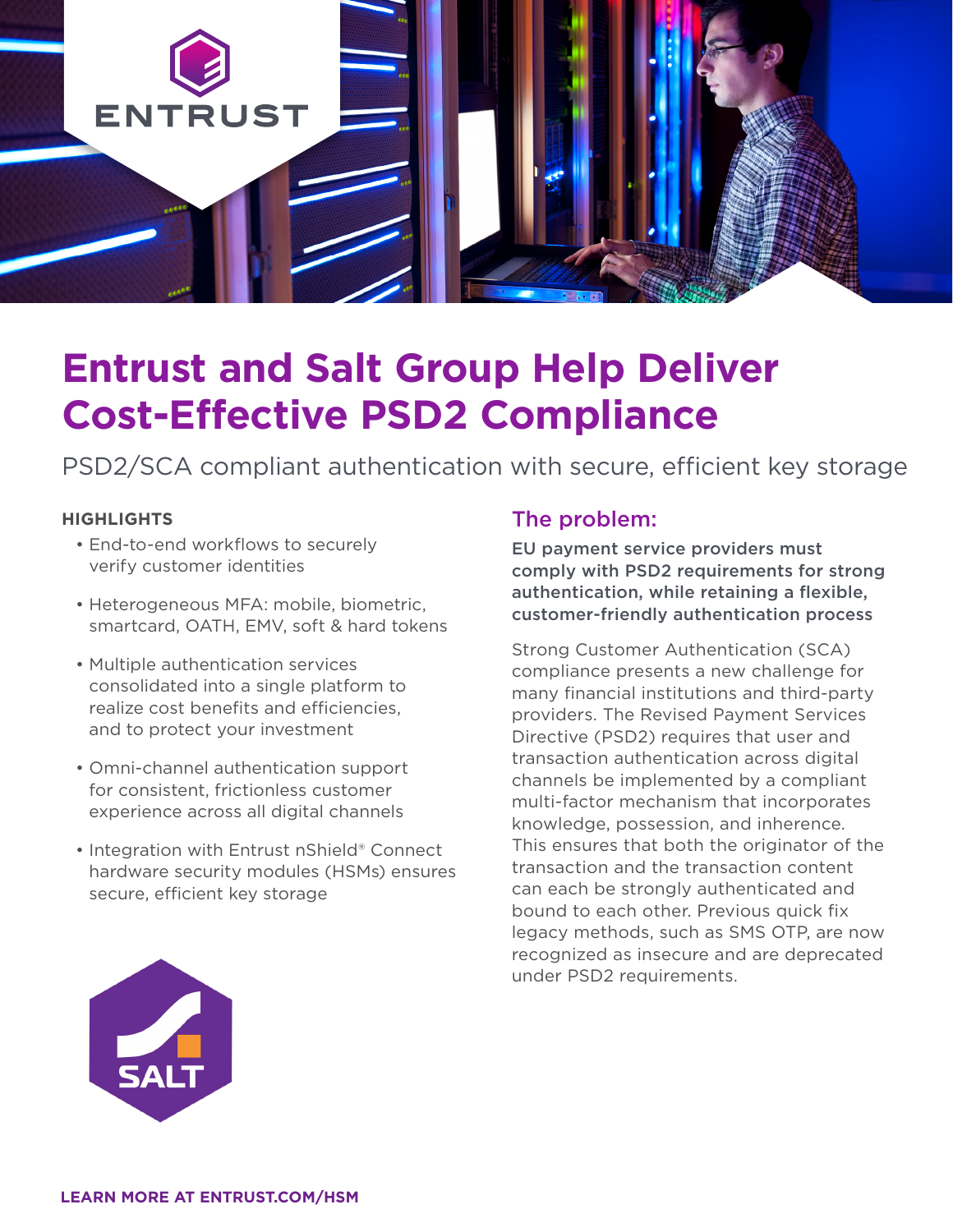

## The solution:

#### Safetronic Authentication Platform Integrated with Entrust nShield HSMs

Safetronic has been designed to support a diverse range of PSD2/SCA compliant authentication mechanisms simultaneously. The scalable Safetronic architecture futureproofs your authentication investment and enables you to expand your existing security platform to accommodate new or additional authentication mechanisms as they emerge.

Safetronic provides a pioneering combination of authentication and signing technologies in a single standards-based platform. Whether this is protecting high value B2B corporate payments, or online and mobile banking, Safetronic can help.

When used with Salt Group's PSD2/SCAcompliant Salt mSign connected mobile token, Safetronic enables organizations

to utilize a single authentication method across all digital channels and abstracts the authentication layer from the business logic. Organizations can use the same authentication model for internet banking, mobile banking, 3DSecure, chatbots, telesales, or POS, enabling rapid onboarding of new applications and providing a consistent trusted omnichannel authentication experience.

Safetronic is built around the security provided by Entrust nShield HSMs, which protect all cryptographic keys and related functions within the secure nShield FIPS 140-2 certified boundary, including signature and authentication code validation, and importantly, the maintenance of tamper evident audit logs and time stamped archives of all core events completed by Safetronic.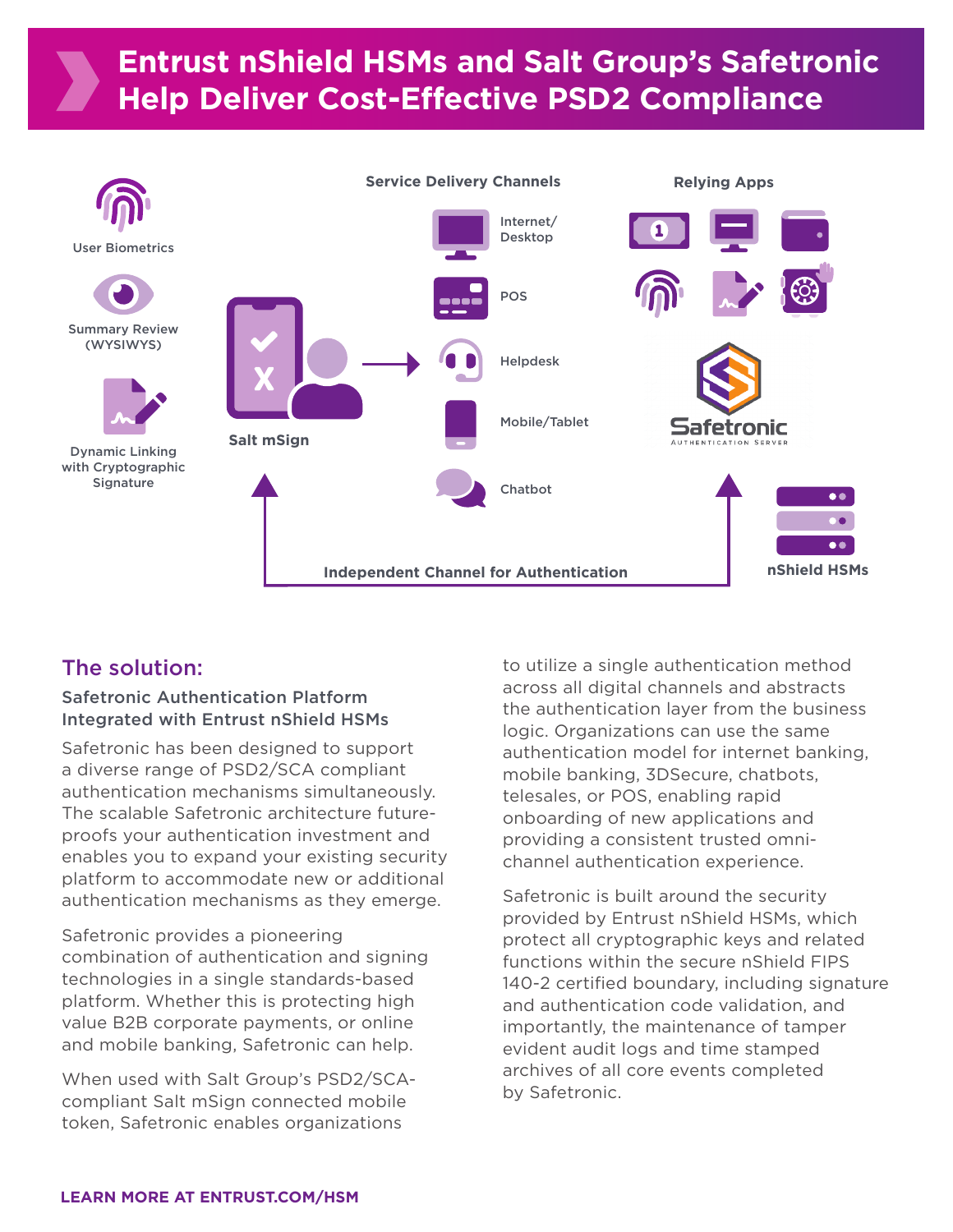## Why use nShield HSMs with Safetronic?

Entrust nShield HSMs are specifically designed to safeguard and manage cryptographic keys and processes within a certified hardware environment to establish a root of trust. Keys stored and used outside a certified HSM environment are vulnerable to attack and compromise.

Entrust nShield HSMs, offered as an appliance deployed at an on-premises datacenter or leased through an as-aservice subscription, provide enhanced key generation, signing, and encryption to protect sensitive container data and transactions. Using HSMs as part of an enterprise encryption and/or key management strategy is considered a best practice among cybersecurity professionals.

Entrust nShield HSMs provide a hardened, tamper-resistant environment for performing secure cryptographic processing, key protection, and key management.

## About Salt Group

Salt Group is changing the way organizations around the world approach secure user and transaction authentication across all digital channels and payments infrastructure. Our core product, Safetronic, provides a proven bank grade linearly scalable platform supporting new and innovative authentication models that enable banks to reengineer their service delivery platforms whilst protecting their investment in traditional mechanisms.

Our adoption of Entrust nShield HSMs, including the nShield CodeSafe embedded application capability, enables us to develop products and bespoke applications that provide the highest levels of protection, with all application processes being completed within the FIPS 140 L2 security perimeter.

Learn more at [saltgroup.com.au](http://saltgroup.com.au)

## About Entrust nShield HSMs

Entrust nShield HSMs are among the highest-performing, most secure, and easiest-to-integrate HSMs available. They help facilitate regulatory compliance and deliver the highest levels of data and application security for enterprise, financial, and government organizations. Our unique Security World key management architecture provides strong, granular controls over access and usage of keys.

#### Learn more

To find out more about Entrust nShield HSMs visit *[entrust.com/HSM](http://www.entrust.com/hsm)*. To learn more about Entrust's digital security solutions for identities, access, communications and data visit [entrust.com](http://www.entrust.com)